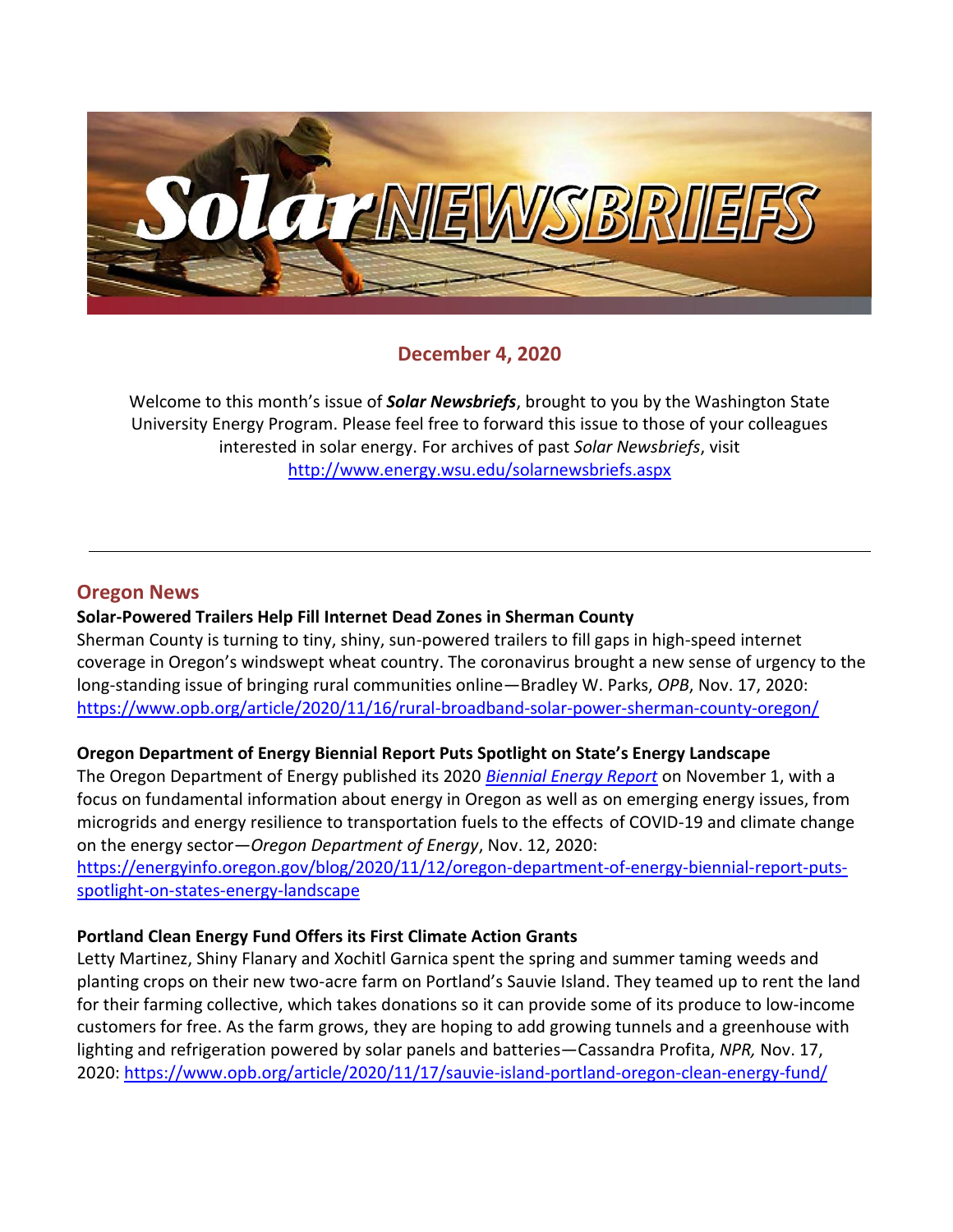#### **When the Good Outweighs Profit: Solar Companies Go Philanthropic**

Energy access is a global issue, and funding is not always found where it is needed most. That is why many in the solar industry choose to blaze their own paths, setting up nonprofit organizations to bring PV to communities across the world that could use the help. Here is a look at three success stories in philanthropic efforts: Twende Solar, the Honnold Foundation and Solar Crowdsource. Even a seemingly insignificant donation from one company and one person can make a big difference to many currently living in an unelectrified environment—Billy Ludt, *Solar Power World*, Nov. 3, 2020: [https://www.solarpowerworldonline.com/2020/11/when-the-good-outweighs-profit-solar-companies](https://www.solarpowerworldonline.com/2020/11/when-the-good-outweighs-profit-solar-companies-go-philanthropic/)[go-philanthropic/](https://www.solarpowerworldonline.com/2020/11/when-the-good-outweighs-profit-solar-companies-go-philanthropic/)

## **Washington**

#### **New Solar Project to Power 11K Homes in Washington State**

A public utility company in Washington state has announced a partnership to develop a new solar project near Richland that would generate enough electricity for more than 11,000 homes, officials said. Energy Northwest will partner with Tucci Energy Services to build the 300-acre (120-hectare), 75 megawatt solar farm on leased land, The Seattle Times [reported](https://www.seattletimes.com/seattle-news/new-solar-project-planned-for-300-acres-near-richland/) Monday. Construction is planned for 2022. "This underscores Energy Northwest's commitment to affordably and reliably meeting the region's electricity needs", Energy Northwest CEO Brad Sawatzke said—*Yakima Herald*, Dec. 1, 2020: [https://www.yakimaherald.com/news/northwest/new-solar-project-to-power-11k-homes-in](https://www.yakimaherald.com/news/northwest/new-solar-project-to-power-11k-homes-in-washington-state/article_7ffda252-70d5-5955-9fb6-dce6a5a52dce.html)[washington-state/article\\_7ffda252-70d5-5955-9fb6-dce6a5a52dce.html](https://www.yakimaherald.com/news/northwest/new-solar-project-to-power-11k-homes-in-washington-state/article_7ffda252-70d5-5955-9fb6-dce6a5a52dce.html)

#### **Community Solar Success In Leavenworth**

For six years now, the sun has shined down on the 96 solar panels atop the roof of the Icicle River Middle School in Leavenworth. The energy captured from that sunlight has generated 147,424 kilowatt hours of electricity in those six years, which after running through four inverters, was put back into the energy grid. Local donors and investors funded the Icicle River Middle School Community Solar Project in 2014, with the project conclusion occurring this year—Lisa Therrell, *Quad City Herald*, Dec. 1, 2020: <https://www.qcherald.com/news/community-solar-success-leavenworth>

## **Solar Power Nonprofit Goes Digital to Bring Installation Instruction to Underserved Communities**

When COVID-19 grounded travelers in early 2020, Chris Brooks and his team had to cancel more than a dozen teaching contracts in Africa, Central America, a Native American reservation and other locations around the U.S. Their nonprofit, Tacoma, Wash.-based [Remote Energy,](https://remoteenergy.org/) had planned to travel to the largely lower-income communities to train teachers in how to instruct students in solar panel installation. Since 2017, the group of five solar industry experts had visited 25 countries to share their clean-energy skills with teachers. Due to the global pandemic, the organization had to quickly regroup and move their lessons online. It was not easy—Lisa Stiffler, *GeekWire*, Nov. 29, 2020: [https://www.geekwire.com/2020/solar-power-nonprofit-goes-digital-bring-installation-instruction](https://www.geekwire.com/2020/solar-power-nonprofit-goes-digital-bring-installation-instruction-underserved-communities/)[underserved-communities/](https://www.geekwire.com/2020/solar-power-nonprofit-goes-digital-bring-installation-instruction-underserved-communities/)

#### **Clean Jobs Washington 2020**

In the midst of a global pandemic and an economic recession, Washington's clean energy economy and its proven growth potential throughout the state—holds the key to a resilient economic recovery. Discussion of the impacts of Covid, and links to the report, Clean Jobs Washington 2020, which comes at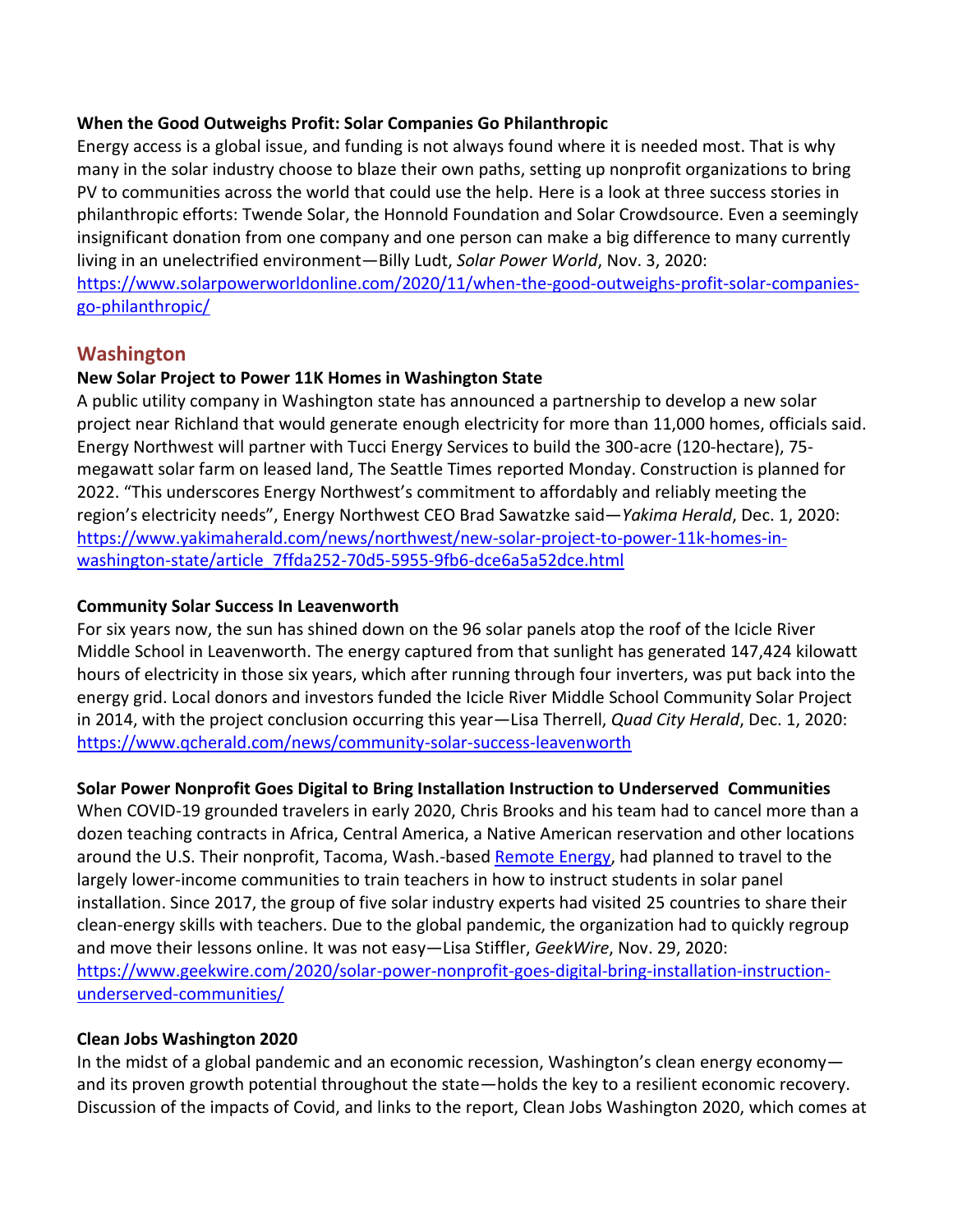a critical juncture in the state's efforts to recover from the COVID-19 health and economic crises— *E2*, Nov. 24, 2020:<https://e2.org/reports/clean-jobs-washington-2020/>

## **Local Environmental Engineer Is a Trailblazer in Solar Energy**

Ram Lam, owner of Silk Road Environmental in Centralia, has been creating solar water heaters for 12 years…His company specializes in solar hot water heaters. They do not produce any electricity, only hot water, which can be used for heating baths, showers, radiant flooring and can be modified to blow hot air through a house radiator. The solar hot water heaters use custom solar hot water tubes that were designed by Lam to produce heat more efficiently than traditional photovoltaic solar panels—Eric Trent, *The Daily Chronicle*, Nov. 11, 2020: [http://www.chronline.com/business/local-environmental-engineer](http://www.chronline.com/business/local-environmental-engineer-is-a-trailblazer-in-solar-energy/article_08423b6a-246d-11eb-9606-af32cb054f80.html)[is-a-trailblazer-in-solar-energy/article\\_08423b6a-246d-11eb-9606-af32cb054f80.html](http://www.chronline.com/business/local-environmental-engineer-is-a-trailblazer-in-solar-energy/article_08423b6a-246d-11eb-9606-af32cb054f80.html)

# **Solar Industry**

## **Silfab Solar Modules Surpass Industry's Most Rigorous Backsheet Durability Test**

Silfab Solar, North America's leading PV module manufacturer, has excelled in the industry's most rigorous test for backsheet durability – once again reaffirming the company's superior manufacturing process. Results from PV Evolution Labs (PVEL) that subjected "real-world" stress tests on [Silfab](https://c212.net/c/link/?t=0&l=en&o=2977895-1&h=1610571563&u=https%3A%2F%2Fsilfabsolar.com%2F&a=Silfab) MWT modules showed no failures nor any evidence that the company's backsheets – one of the most essential components of a solar module – would degrade over Silfab's warranty period—*Cision PR Newswire*, Nov. 11, 2020: [https://www.prnewswire.com/news-releases/silfab-solar-modules-surpass](https://www.prnewswire.com/news-releases/silfab-solar-modules-surpass-industrys-most-rigorous-backsheet-durability-test-301170489.html)[industrys-most-rigorous-backsheet-durability-test-301170489.html](https://www.prnewswire.com/news-releases/silfab-solar-modules-surpass-industrys-most-rigorous-backsheet-durability-test-301170489.html)

## **The Solar Foundation and IREC to Unit With Expanded Impact**

The Solar Foundation and the Interstate Renewable Energy Council (IREC) today announced they have signed an agreement to merge into a single, expanded nonprofit dedicated to the rapid adoption of clean energy. The merger will combine the strengths of two renowned national clean energy organizations, effectively doubling the staff and quadrupling the impact. The Solar Foundation is the leading national nonprofit dedicated to accelerating adoption of solar energy and related technologies and, since its relaunch in 2010, has had a remarkable ten-year track record of leading cutting-edge research, education, and capacity building programs. IREC has been trusted for its independent clean energy expertise for nearly 40 years, playing a critical role in building the foundation for rapid adoption of clean energy by tackling regulatory, workforce, and economic barriers—Gwen Brown*, IREC*, Nov. 12, 2020:<https://irecusa.org/2020/11/the-solar-foundation-and-irec-to-unite-with-expanded-impact/>

# **Solar Recycling**

## **From Design to Recycling, Opportunities Abound to Make Solar More Circular**

Solar has become a staple of the U.S. power generation mix in the last decade. Now that the industry is maturing, it is time to have a tough conversation: The solar industry needs to improve its circular practices. Like any industry, the solar industry has unique machinery and equipment; specifically, its photovoltaic (PV) cells have silicon, metal, glass and plastic components that are melded together in order to create a functioning solar panel—Myisha Majumder, *Greenbiz*, Nov. 6, 2020: <https://www.greenbiz.com/article/design-recycling-opportunities-abound-make-solar-more-circular>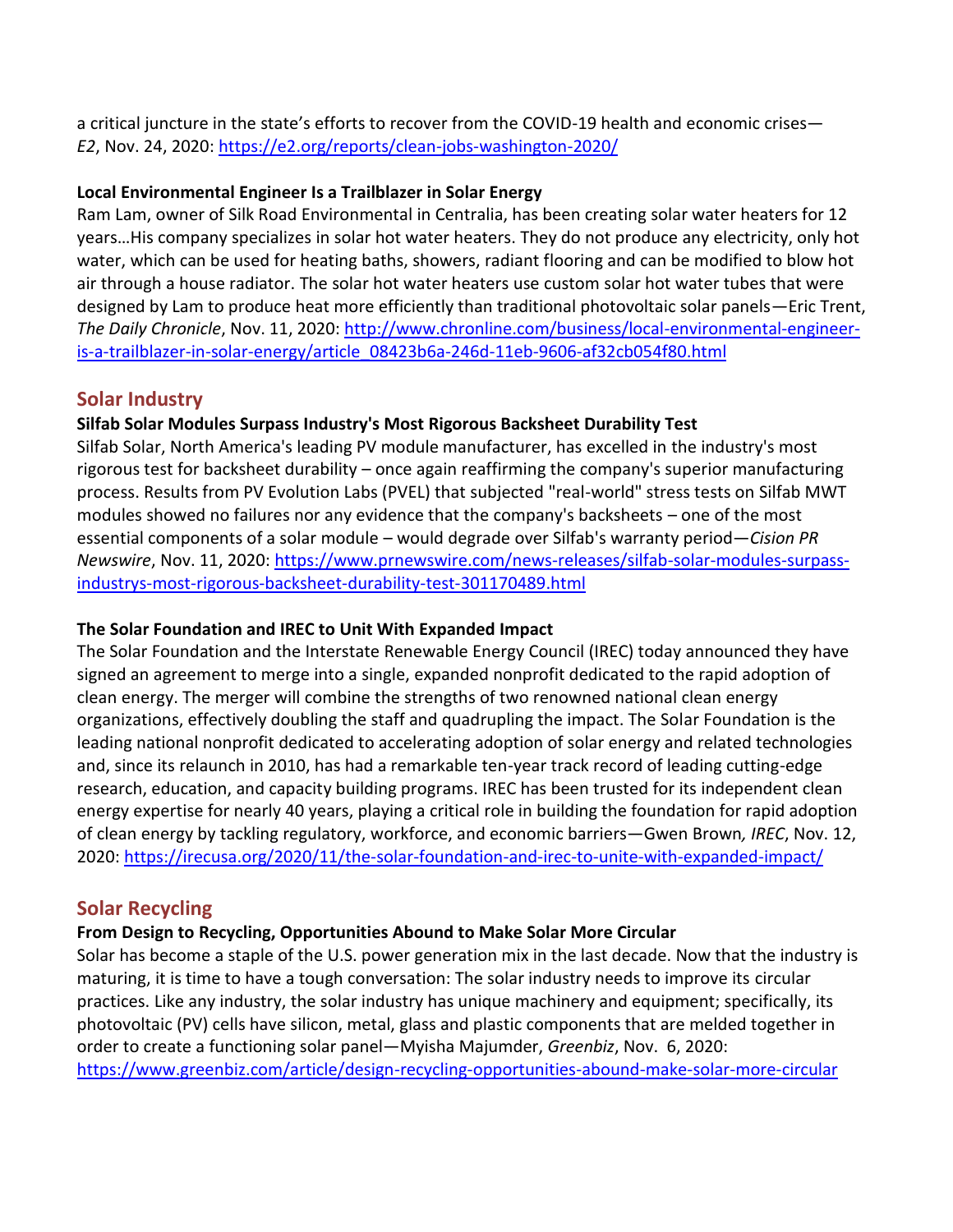#### **What Happens to Solar Panels When They Stop Working?**

For all of the idyllic visions of solar blanketing the globe, sun glinting off the glass like modernist amber waves, there is comparatively little consideration of the final resting place of those same panels: lying in landfills, their power sapped. The most environmentally friendly solution, of course, is recycling them instead—Ema Foehringer Merchant, *gtm<sup>2</sup>* , Nov. 24, 2020:

[https://www.greentechmedia.com/squared/the-lead/what-happens-to-solar-panels-when-they-stop](https://www.greentechmedia.com/squared/the-lead/what-happens-to-solar-panels-when-they-stop-working)[working](https://www.greentechmedia.com/squared/the-lead/what-happens-to-solar-panels-when-they-stop-working)

## **Agrivoltaics**

## **Project Promotes Solar Energy for Ag Land**

The National Center for Appropriate Technology (NCAT) will launch an online information clearinghouse in 2021 to promote solar-energy development on agricultural lands while protecting — and even improving — those lands' agricultural capacity. NCAT was selected for a \$1.6 million cooperative agreement from the U.S. Department of Energy to develop the Agri-Solar Clearinghouse (ASC), a national information hub and professional network that connects researchers, technology companies, solar developers, landowners, farmers and consumers—*National Center for Appropriate Technology*, Nov. 24, 2020:<https://www.ncat.org/project-promotes-solar-energy-for-ag-land/>

## **Reports**

#### **How to Accelerate Solar Adoption for the Underserved**

Berkeley Lab study finds certain policies and business models can lead to more equitable distribution of solar installations… In a new study published in Nature Energy, the Berkeley Lab researchers found that three of the five policy and business models they studied, including targeted financial incentives and leasing models, do increase adoption of solar photovoltaics (PV) among low- and middle-income households, thus increasing adoption equity, which the authors define as the degree to which adopter incomes reflect the incomes of the general population. Read more and access the full report at: *Berkeley Lab News Center*, Nov. 9, 2020: [https://newscenter.lbl.gov/2020/11/09/how-to-accelerate](https://newscenter.lbl.gov/2020/11/09/how-to-accelerate-solar-adoption-for-the-underserved/)[solar-adoption-for-the-underserved/](https://newscenter.lbl.gov/2020/11/09/how-to-accelerate-solar-adoption-for-the-underserved/)

## **New Report Makes the Case for Local Solar + Storage to Lead U.S. Transition to Clean Energy**

Developing 247 GW of local rooftop and community solar and 160 GW of local energy storage is the most cost-effective way for the United States to transition to a clean energy system by 2050, while saving consumers up to \$473 billion on electricity. This is enough local solar to power over 25% of all U.S. homes. These are among the core findings of a new report, "Why Local Solar for All Costs Less: A [New Roadmap for the Lowest Cost Grid](https://drive.google.com/file/d/1qn2FG7tSo00FRnFZh4VK1fPLIf1ZVrhU/view)," issued by Vote Solar, the Coalition for Community Solar Access and Sunrun—Kelsey Misbrener*, Solar Power World*, Dec. 1, 2020:

[https://www.solarpowerworldonline.com/2020/12/new-report-makes-case-for-local-solar-storage](https://www.solarpowerworldonline.com/2020/12/new-report-makes-case-for-local-solar-storage-lead-us-transition/)[lead-us-transition/](https://www.solarpowerworldonline.com/2020/12/new-report-makes-case-for-local-solar-storage-lead-us-transition/)

## **Upcoming Conferences, Webinars, etc.**

**Greenlink Equity Map: Visualizing Equity Issues to Bild Stronger Climate Solutions: December 8, 2020** Cities across the country have begun to recognize the importance of prioritizing equity and environmental justice when designing and implementing climate and sustainability strategies. However,